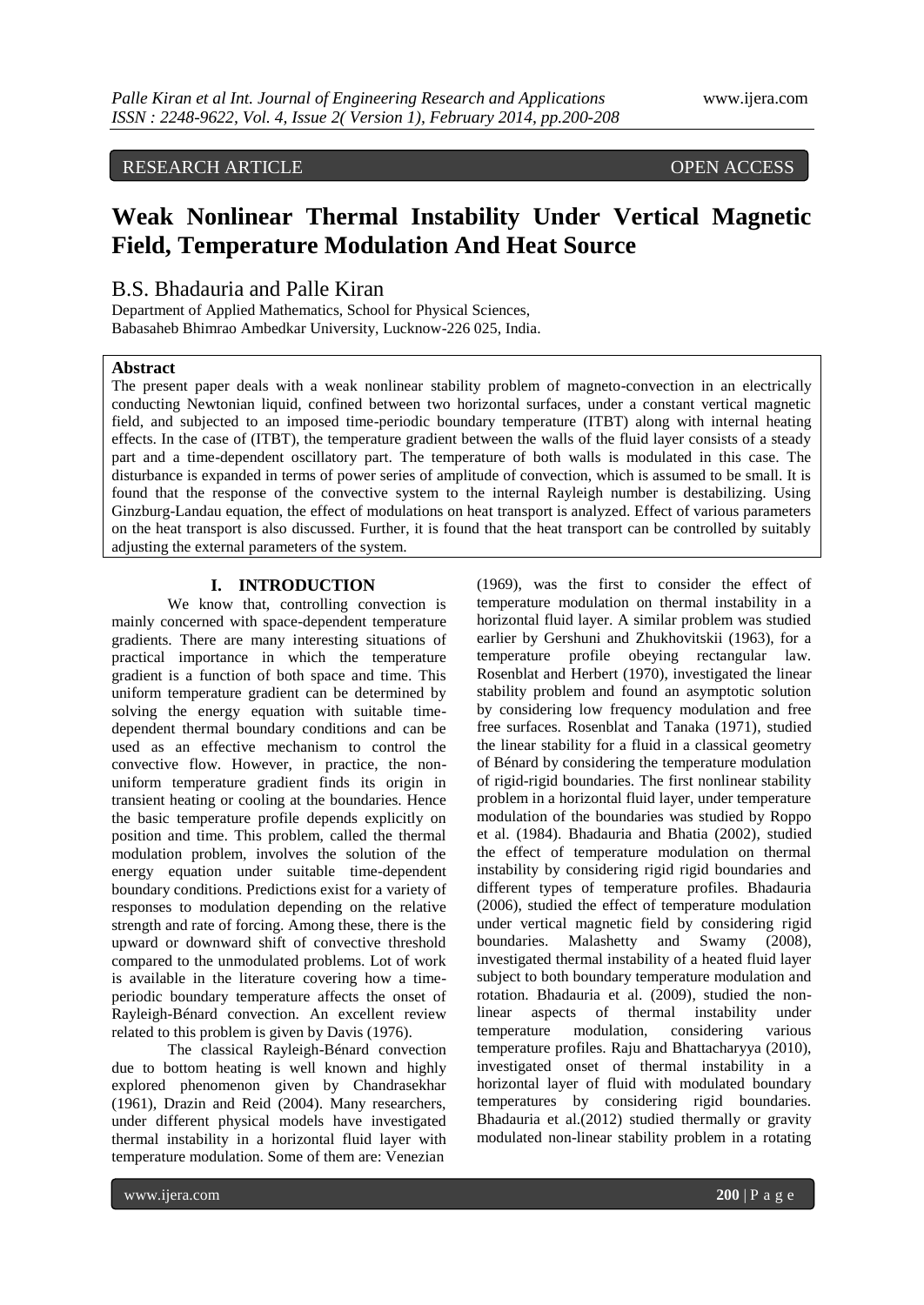viscous fluid layer, using Ginzburg-Landau equation for stationary mode of convection.

Thompson and Chandrasekhar (1951, 1961), were the first to study the magneto-convection in horizontal fluid layer. Nakagawa (1955, 1957) and Jirlow (1956), found that, vertical magnetic field suppresses the onset of convection by using Galerkin method. Finlayson (1970), studied the problem of magneto-convection in a horizontal layer of magnetic fluid which is heated from below and cooled from above. Bhatia and Steiner (1973), found that a magnetic field has a stabilizing effect on thermal instability. Gotoh and Yamada (1982), studied the problem of magneto-convection in a horizontal layer of magnetic fluid which is heated from below and cooled from above and found condition for onset of convection. Oreper and Szekely (1983), have found that the presence of a magnetic field can suppress natural convection currents and that the strength of the magnetic field is one of the important factors in determining the quality of the crystal. Bajaj and Malik (1997, 1998) examined the stability of various flow patterns while studying Rayleigh-Bénarsd convection in magnetic fluids. The effect of a magnetic field on free or natural convection in a rectangular enclosure having isothermal and adiabatic walls were studied by Garandet et al. (1992), Rudraiah et al.(1995) and Al-Najem et al. (1998). Siddheshwar and Pranesh (1999, 2000), examined the effect of a transverse magnetic field on thermal/gravity convection in a weak electrically conducting fluid with internal angular momentum. Siddheshwar and Pranesh (2002), analyzed the role of magnetic field in the inhibition of natural convection driven by combined buoyancy and surface tension forces in a horizontal layer of an electrically conducting Boussinesq fluid with suspended particles confined between an upper free/adiabatic and a lower rigid/isothermal boundary is considered in 1g and μg situations. Kaddeche et al. (2003) have investigated the buoyant convection induced between infinite horizontal walls by horizontal temperature gradient. Bhadauria et al. (2008, 2010), also studied the effect of magnetic field on thermal modulated convection in the case of porous medium. Bhadauria and Sherani (2008, 2010), investigated onset of Darcy-convection in a magnetic fluid-saturated porous medium subject to temperature modulation of the boundaries and magnetoconvection in a porous medium under temperature modulation. Siddheshwar et al. (2012) performed a local non-linear stability analysis of Rayleigh-Bénard magneto-convection using Ginzburg-Landau equation. They showed that gravity modulation can be used to enhance or diminish the heat transport in stationary magneto-convection.

The above studies on thermal instability under modulation are made for non-internal heating system. However, in many situations of great practical importance, it is found that, the material offers its own source of heat, and this leads to a different way in which a convective flow can be set up through the local heat generation within the layer. Such a situation can occur through radioactive decay or relatively weak exothermic reaction and nuclear reaction which can take place within the material. It is the main source of energy for celestial bodies caused by nuclear fusion and decaying of radioactive materials, which keeps the celestial objects warm and active. Due to internal heat there exist a thermal gradient between the interior and exterior of the earth's crust, saturated by multi component fluids, which helps convective flow, thereby transforming the thermal energy towards the surface of the earth. Therefore the role of internal heat generation becomes very important in several applications<br>including storage of radioactive materials, storage of radioactive materials, combustion and fire studies, geophysics, reactor safety analysis and metal waste form development for spent nuclear fuel. However there are very few studies available in which the effect of internal heating on convective flow in a fluid layer has been investigated. They are due to; Roberts (1967), Tveitereid and Palm (1976), Tveitereid (1978), Yu and Shih (1980), Bhattacharya and Jena (1984), Takashima (1989), Tasaka and Takeda (2005), Joshi et al.(2006), Bhadauria (2012) and Bhadauria et al. (2013).

Here the first paragraph talks about introduction of temperature modulation, second paragraph on temperature modulation in a fluid layer, third paragraph on magneto-convection and above paragraph on the effect of internal heat source on thermal convection. Every paragraph has its own meaning but, not much modulation work has done in the case of magneto-convection. Recently Siddheshwar et al. (2012), studied a weakly nonlinear magneto convection under temperature and gravity modulation without internal heat source. Due to this, in this paper we have investigated internal heating effects on magneto-convection under temperature modulation.

#### **II. GOVERNING EQUATIONS**

We consider an electrically conducting liquid of depth d, confined between two infinite, parallel, horizontal planes at z=0 and z=d. Cartesian co-ordinates have been taken with the origin at the bottom of the liquid layer, and the z-axis vertically upwards. The surfaces are maintained at a constant gradient  $\nabla T / d$  and a constant magnetic field  $H_b \hat{k}$  is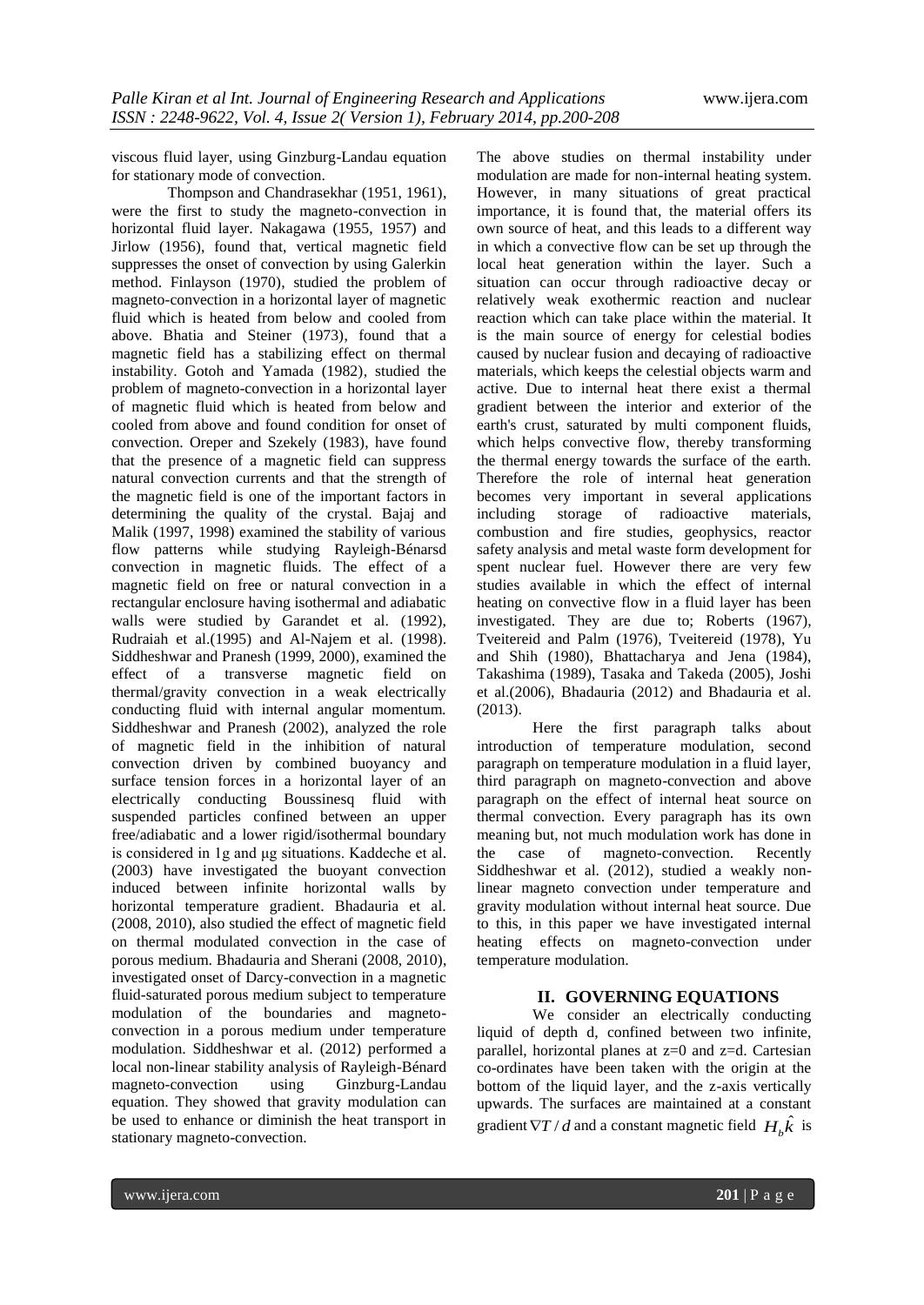applied across the liquid region (given in Fig.1).



Fig.1: Physical configuration of the problem

Under the Boussinesq approximation, the dimensional governing equations for the study of magneto-convection in an electrically conducting liquid are:

$$
\nabla \cdot \underline{q} = 0 \tag{1}
$$

$$
\nabla \cdot \vec{H} = 0, \qquad (2) \qquad \text{S} \quad \text{S} \quad \text{S} \quad \text{S} \quad \text{S} \quad \text{S} \quad \text{S} \quad \text{S} \quad \text{S} \quad \text{S} \quad \text{S} \quad \text{S} \quad \text{S} \quad \text{S} \quad \text{S} \quad \text{S} \quad \text{S} \quad \text{S} \quad \text{S} \quad \text{S} \quad \text{S} \quad \text{S} \quad \text{S} \quad \text{S} \quad \text{S} \quad \text{S} \quad \text{S} \quad \text{S} \quad \text{S} \quad \text{S} \quad \text{S} \quad \text{S} \quad \text{S} \quad \text{S} \quad \text{S} \quad \text{S} \quad \text{S} \quad \text{S} \quad \text{S} \quad \text{S} \quad \text{S} \quad \text{S} \quad \text{S} \quad \text{S} \quad \text{S} \quad \text{S} \quad \text{S} \quad \text{S} \quad \text{S} \quad \text{S} \quad \text{S} \quad \text{S} \quad \text{S} \quad \text{S} \quad \text{S} \quad \text{S} \quad \text{S} \quad \text{S} \quad \text{S} \quad \text{S} \quad \text{S} \quad \text{S} \quad \text{S} \quad \text{S} \quad \text{S} \quad \text{S} \quad \text{S} \quad \text{S} \quad \text{S} \quad \text{S} \quad \text{S} \quad \text{S} \quad \text{S} \quad \text{S} \quad \text{S} \quad \text{S} \quad \text{S} \quad \text{S} \quad \text{S} \quad \text{S} \quad \text{S} \quad \text{S} \quad \text{S} \quad \text{S} \quad \text{S} \quad \text{S} \quad \text{S} \quad \text{S} \quad \text{S} \quad \text{S} \quad \text{S} \quad \text{S} \quad \text{S} \quad \text{S} \quad \text{S} \quad \text{S} \quad \text{S} \quad \text{S} \quad \text{S} \quad \text{S} \quad \text{S} \quad \text{S} \quad \text{S} \quad \text{S} \quad \text{S} \quad \
$$

$$
\nabla \cdot \overrightarrow{H} = 0, \qquad (2)
$$
  
\n
$$
\frac{\partial \overrightarrow{q}}{\partial t} + (\overrightarrow{q} \cdot \nabla)\overrightarrow{q} = -\frac{1}{\rho_0} \nabla p + \frac{\rho}{\rho_0} \overrightarrow{g} - \frac{\mu}{\rho_0} \nabla^2 \overrightarrow{q} + \frac{\mu_m}{\rho_0} \overrightarrow{H} \cdot \nabla \overrightarrow{H}
$$
  
\n(3)

$$
\gamma \frac{\partial T}{\partial t} + (\vec{q} \cdot \nabla) T = \kappa_T \nabla^2 T + Q(T - T_0),
$$
\n(4)

$$
\frac{\partial \vec{H}}{\partial t} + (\vec{q}.\nabla)\vec{H} - (\vec{H}.\nabla)\vec{q} = v_m \nabla^2 \vec{H}
$$
 (5)

$$
\rho = \rho_0 [1 - \beta_T (T - T_0)],
$$
\n(6)

where  $q$  is velocity (u, v, w),  $Q$  is internal heat source,  $\mu$  fluid viscosity,  $\kappa_T$  is the thermal diffusivity, T is temperature,  $\rho_r$  is thermal expansion coefficient,  $\gamma$  is the ratio of heat capacities. For simplicity of the problem it is considered to be one in this paper,  $\rho$  is the density,

 $g = (0, 0, -g)$  is the acceleration due to gravity, while  $\rho_0$  is the reference density and  $\overline{H}$  magnetic  $\overline{\phantom{a}}$ field. The exeternally imposed wall temperature conditions given by Venezian (1969):

$$
T = T_0 + \frac{\Delta T}{2} \Big[ 1 + \varepsilon^2 \delta_1 \cos(\omega t) \Big] \qquad \text{at } z = 0
$$

$$
=T_0 - \frac{\Delta T}{2} \Big[1 - \varepsilon^2 \delta_1 \cos(\omega t + \theta)\Big] \text{ at } z = d \quad (7)
$$

where  $\delta_1$  small amplitude of temperature modulation,

 $\Delta T$  is the temperature difference across the fluid layer,  $\omega$  is modulation frequency and  $\theta$  is the phase difference. The basic state is assumed to be quiescent

and the quantities in the state are given by:  
\n
$$
\vec{q}_b(z)=0
$$
,  $\rho = \rho_b(z,t)$ ,  $p=p_b(z,t)$ ,  $T=T_b(z,t)$  (8)

$$
\frac{\partial p_b}{\partial z} = -\vec{g} \rho_b,\tag{9}
$$

$$
\frac{\partial T_b}{\partial t} = \kappa_T \frac{\partial^2 T_b}{\partial z^2} + \mathbf{Q}(T_b - T_0),\tag{10}
$$

$$
\rho_b = \rho_0 [1 - \beta_T (T_b - T_0)]. \tag{11}
$$

For basic state temperature field given in Eq.(10), has been solved subject to the thermal boundary conditions (7), and the solution is found to be of the form

form  
\n
$$
T_b(z, t) = T_s(z) + \varepsilon^2 \delta_1 \operatorname{Re} \{ T_1(z, t) \},
$$
\n(12)

where  $T_s(z)$  is the steady temperature field and  $T_1$ is the oscillating part, while Re stands for the real part.

We impose finite amplitude perturbations on the<br>basic state in the form:<br> $\vec{a} = \vec{a} + \vec{a'}$ ,  $\vec{a} = \vec{a} + \vec{a'}$ ,  $\vec{a} = \vec{a} + \vec{a'}$ ,  $\vec{a} = \vec{a} + \vec{a'}$ ,  $\vec{a} = \vec{a} + \vec{a'}$ ,  $\vec{a} = \vec{a} + \vec{a'}$ ,  $\vec{a} = \vec{a} + \vec{a'}$ ,

basic state in the form:  
\n
$$
\vec{q} = q_b + \vec{q}, \ \rho = \rho_b + \rho', \ \text{p} = p_b + \text{p'}, \ T = T_b + T
$$
 (13)

Substituting Eq.(13) into Eqs.(1) - (6) and using the basic state results, we get the following equations

$$
\nabla \cdot \vec{q}' = 0 \tag{14}
$$

$$
\nabla \cdot \overrightarrow{H}' = 0 , \qquad (15)
$$
  

$$
\frac{\partial \overrightarrow{q}}{=} + (\overrightarrow{q} \cdot \nabla) \overrightarrow{q} - \frac{\mu_m}{=} (\overrightarrow{H} \cdot \nabla) \overrightarrow{H}' = -\frac{1}{2} \nabla p' - \frac{\rho'}{g} \hat{k} + v \nabla^2 \overrightarrow{q} + \frac{\mu_m}{H} H_h \frac{\partial \overrightarrow{H}'}{\partial H}.
$$

$$
\nabla \cdot \overrightarrow{H}' = 0 , \qquad (15)
$$
  
\n
$$
\frac{\partial \overrightarrow{q}'}{\partial t} + (\overrightarrow{q}' \cdot \nabla) \overrightarrow{q}' - \frac{\mu_m}{\rho_0} (\overrightarrow{H}' \cdot \nabla) \overrightarrow{H}' = -\frac{1}{\rho_0} \nabla p' - \frac{\rho'}{\rho_0} \overrightarrow{g} \hat{k} + v \nabla^2 \overrightarrow{q}' + \frac{\mu_m}{\rho_0} H_b \frac{\partial \overrightarrow{H}'}{\partial z}
$$
  
\n(16)

$$
\frac{\partial T'}{\partial t} + (\vec{q}' \cdot \nabla) T'' + w' \frac{\partial T'}{\partial z} = \kappa_T \nabla^2 T' + QT', \quad (17)
$$
\n
$$
\frac{\partial \vec{H}'}{\partial t} + (\vec{q}' \cdot \nabla) \vec{H}' - (\vec{H}' \cdot \nabla) \vec{q}' - H_b \frac{\partial w'}{\partial z} = v_m \nabla^2 \vec{H}'
$$
\n
$$
\rho' = \rho_0 \beta_T T'.
$$
\n(18)

Further we consider only two dimensional disturbances in our study and hence the stream function  $\psi$  and magnetic potential  $\Phi$  are introduced as and

introduced as 
$$
(u', w') = \left(\frac{\partial \psi}{\partial z}, -\frac{\partial \psi}{\partial x}\right)
$$
 and

 $(\vec{H}'_x, \vec{H}'_z) = \left(\frac{\partial \Phi}{\partial z}, -\frac{\partial \Phi}{\partial x}\right)$  $\vec{H}'_x$ ,  $\vec{H}'_z$ ) =  $\left(\frac{\partial \Phi}{\partial z}, -\frac{\partial \Phi}{\partial x}\right)$ . We eliminate density and

presser terms from the Eqs.(16-19), and the resulting system nondimensionalized using the following transformations:

$$
(x', y', z') = d(x^*, y^*, z^*), t' = \frac{d^2}{\kappa_r} t^*
$$
  
\n
$$
q' = \frac{\kappa_r}{d} q^{*} \psi = \kappa_r \psi^* \text{ T}' = \Delta \text{T T}^* \text{ and}
$$
  
\n
$$
\omega^* = \frac{\kappa_r}{d^2} \omega, \qquad \Phi = d\vec{H}_b \Phi^*, \text{ we get the non-\ndimensional compula equation in the form.}
$$

dimensional governing equations in the form:

www.ijera.com **202** | P a g e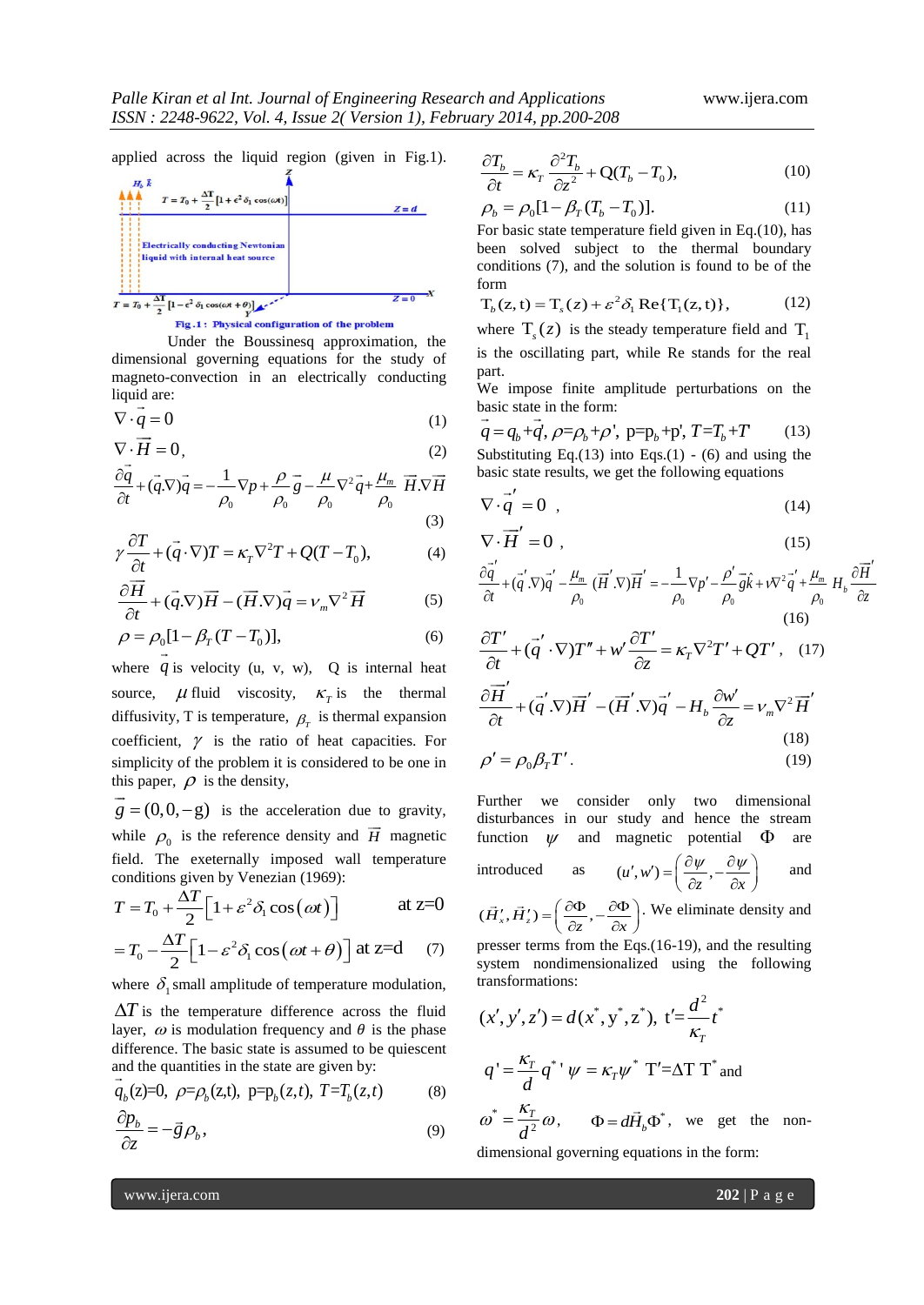,

$$
\frac{ISSN: 2248-9622, Vol. 4, Issue 2(Version 1), February 2014, pp.200-208)}{-\nabla^4 \psi + Ra_r \frac{\partial T}{\partial x} - QP_m \frac{\partial}{\partial z} \nabla^2 \Phi = -\frac{1}{\text{Pr}} \frac{\partial}{\partial t} \nabla^2 \psi + \frac{1}{\text{Pr}} \frac{\partial (\psi, \nabla^2 \psi)}{\partial (x, z)} - QP_m \frac{\partial (\Phi, \nabla^2 \Phi)}{\partial (x, z)}, \quad \psi = \varepsilon \psi_1 + \varepsilon^2 \psi_2 + \varepsilon \frac{\partial T}{\partial x} \frac{\partial}{\partial z} \nabla^2 \Phi = -\frac{1}{\text{Pr}} \frac{\partial}{\partial t} \nabla^2 \psi + \frac{1}{\text{Pr}} \frac{\partial (\psi, \nabla^2 \psi)}{\partial (x, z)} - QP_m \frac{\partial (\Phi, \nabla^2 \Phi)}{\partial (x, z)}, \quad \psi = \varepsilon T_1 + \varepsilon^2 T_2 + \varepsilon^3 T_1 \nabla^2 \Phi = -\frac{1}{\text{Pr}} \frac{\partial}{\partial t} \nabla^2 \Phi = -\frac{1}{\text{Pr}} \frac{\partial}{\partial t} \nabla^2 \psi + \frac{1}{\text{Pr}} \frac{\partial (\psi, \nabla^2 \psi)}{\partial (x, z)} - QP_m \frac{\partial (\Phi, \nabla^2 \Phi)}{\partial (x, z)},
$$

$$
-\frac{\partial \psi}{\partial x} \frac{\partial T_b}{\partial z} - (\nabla^2 + \mathbf{R}_i) T = -\frac{\partial T}{\partial t} + \frac{\partial (\psi, \mathbf{T})}{\partial (\mathbf{x}, z)}, \quad (21)
$$

$$
\frac{\partial x}{\partial z} \frac{\partial z}{\partial z} - Pm \nabla^2 \Phi = -\frac{\partial \Phi}{\partial t} + \frac{\partial (\psi, \Phi)}{\partial (x, z)}.
$$
 (22)

Here the non-dimensionalizing parameters in the above equations are given in Nomenclature. Equation (21) shows that, the basic state solution influences the stability problem through the factor  $\partial T_b$  /  $\partial z$  which is given by:

$$
\frac{\partial T_b}{\partial z} = f_1(z) + \varepsilon^2 \delta_1[f_2(z, t)],\tag{23}
$$

Where

Where  

$$
f_1(z) = -\frac{\sqrt{R_i}}{2\sin\sqrt{R_i}} \left(\cos\sqrt{R_i}(1-z) + \cos\sqrt{R_i}(z)\right)
$$
(24)

$$
f_2 = \text{Re}[f e^{-i\omega t}], \tag{25}
$$

$$
f(z) = [A(m)e^{mz} + A(-m)e^{-mz}],
$$
  
\n
$$
A(\lambda) = \frac{m}{2} \frac{e^{-i\theta} - e^{-m}}{e^m - e^{-m}}, \ m = \sqrt{\lambda^2 - R_i}, \ \lambda^2 = -i\omega.
$$
  
\nTo keep the time variation slow, we have

rescaled the time t by using the time scale  $\tau = \varepsilon^2 t$ . Here, we study only stationary solution, therefore overstable solutions are not considered. Now, to study the stationary convection, we write the nonlinear Eqs.(20)-(22) in the matrix form as given<br>
below:  $\left[ -\nabla^4 \right]_{\text{R}q_r} \frac{\partial}{\partial \phi} -2\Omega m \frac{\partial}{\partial \phi} \nabla^2 \right]_{\text{R}q_r} = \left[ -\frac{\varepsilon^2}{\rho} \frac{\partial \nabla^2 \psi}{\partial \phi} + \frac{1}{\rho} \frac{\partial (\psi, \nabla^2 \psi)}{\partial (\phi, \phi)} - \Omega P m \frac{\partial (\phi, \nabla^2 \phi)}{\partial (\phi, \phi)} \$ below: <sup>2</sup>  $\partial \nabla^2 \psi$  1  $\partial (\psi, \nabla^2 \psi)$  or  $\partial (\Phi, \nabla^2 \psi)$ 

| A $t$       |                                     |                                               |                                             |                                                                                                                                                                                                                               |                                                                                                                                         |                                             |                                                                                                                                                           |                                                                                                                                                                                        |                                                                                                                                                                                                                                                      |
|-------------|-------------------------------------|-----------------------------------------------|---------------------------------------------|-------------------------------------------------------------------------------------------------------------------------------------------------------------------------------------------------------------------------------|-----------------------------------------------------------------------------------------------------------------------------------------|---------------------------------------------|-----------------------------------------------------------------------------------------------------------------------------------------------------------|----------------------------------------------------------------------------------------------------------------------------------------------------------------------------------------|------------------------------------------------------------------------------------------------------------------------------------------------------------------------------------------------------------------------------------------------------|
| below:      | At                                  |                                               |                                             |                                                                                                                                                                                                                               |                                                                                                                                         |                                             |                                                                                                                                                           |                                                                                                                                                                                        |                                                                                                                                                                                                                                                      |
| $-\nabla^4$ | $R a_T \frac{\partial}{\partial x}$ | $-Q P m \frac{\partial}{\partial z} \nabla^2$ | $\begin{bmatrix} w \\ w \\ w \end{bmatrix}$ | $\begin{bmatrix} -\frac{\varepsilon^2}{\rho r} \frac{\partial \nabla^2 \psi}{\partial r} + \frac{1}{r} \frac{\partial (\psi, \nabla^2 \psi)}{\partial (x, z)} - Q P m \frac{\partial (\Phi, \nabla^2 \Phi)}{\partial (x, z)}$ | $\begin{bmatrix} \frac{\partial}{\partial x} & -(\nabla^2 + R_i) & 0 \\ -\frac{\partial}{\partial z} & 0 & -P m \nabla^2 \end{bmatrix}$ | $\begin{bmatrix} w \\ w \\ w \end{bmatrix}$ | $-\varepsilon^2 \frac{\partial T}{\partial t} + \varepsilon^2 \delta_1 f_2 \frac{\partial \psi}{\partial x} + \frac{\partial (\psi, T)}{\partial (x, z)}$ | $\begin{bmatrix} \frac{\partial}{\partial t} & -(\nabla^2 + R_i) & 0 \\ -\varepsilon^2 \frac{\partial \Phi}{\partial t} + \frac{\partial (\psi, \Phi)}{\partial (x, z)} \end{bmatrix}$ | $\begin{bmatrix} \frac{\partial}{\partial t} & \frac{\partial}{\partial t} & \frac{\partial}{\partial t} & \frac{\partial}{\partial t} \\ 0 & \frac{\partial}{\partial t} & \frac{\partial}{\partial t} & \frac{\partial}{\partial t} \end{bmatrix}$ |

The considered boundary conditions to solve equation (26) are:<br> $\psi = \nabla^2 \psi = 0$ , and  $\Phi = D\Phi = 0$  or

equation (26) are:  
\n
$$
\psi = \nabla^2 \psi = 0
$$
, and  $\Phi = D\Phi = 0$  on  $z=0$   
\n $\psi = \nabla^2 \psi = 0$ , and  $\Phi = D\Phi = 0$  on  $z=1$  (27)  
\nwhere  $D = \partial/\partial z$ 

where 
$$
D = \partial / \partial z
$$
.

# **III. FINITE AMPLITUDE EQUATION AND HEAT TRANSPORT FOR STATIONARY INSTABILITY**

We introduce the following asymptotic expansion in Eq.(26):

$$
\mathbf{R}a_T = R_{0c} + \varepsilon^2 R_2 + \dots
$$

www.ijera.com **203** | P a g e

$$
\psi = \varepsilon \psi_1 + \varepsilon^2 \psi_2 + \varepsilon^3 \psi_2 + \dots
$$
  
\n
$$
T = \varepsilon T_1 + \varepsilon^2 T_2 + \varepsilon^3 T_3 + \dots
$$
  
\n
$$
\Phi = \varepsilon \Phi_1 + \varepsilon^2 \Phi_2 + \varepsilon^3 \Phi_3 + \dots
$$
 (28)

where  $R_{0c}$  is the critical Rayleigh number at which the onset of convection takes place in the absence of modulation. Now substituting Eqn (28) we solve the system Eq.(26) for different orders of  $\varepsilon$ . At the first **order,** we have

system Eq.(20) for different orders of *e*. At the first  
\norder, we have\n
$$
\begin{bmatrix}\n-\nabla^4 & R_{0c} \frac{\partial}{\partial x} & -QPm \frac{\partial}{\partial z} \nabla^2 \\
f_1 \frac{\partial}{\partial x} & -(\nabla^2 + R_i) & 0 \\
-\frac{\partial}{\partial z} & 0 & -Pm\nabla^2\n\end{bmatrix}\n\begin{bmatrix}\n\psi_1 \\
T_1 \\
\Phi_1\n\end{bmatrix} =\n\begin{bmatrix}\n0 \\
0 \\
0\n\end{bmatrix}
$$
\n(29)

The solution of the lowest order system subject to the

boundary conditions Eq.(27), is  
\n
$$
\psi_1 = A(\tau) \sin(k_c \mathbf{x}) \sin(\pi \mathbf{z})
$$
\n(30)

$$
T_1 = -\frac{4\pi^2 k_c}{\delta_R^2 (4\pi^2 - R_i)} A(\tau) \cos(k_c x) \sin(\pi z), \quad (31)
$$

$$
\Phi_1 = \frac{\pi}{Pm\delta^2} A(\tau)\sin(k_c x)\cos(\pi z), \qquad (32)
$$

where  $\delta^2 = k_c^2 + \pi^2$ ,  $\delta_R^2 = \delta^2 - R_i$ . The critical value of the Rayleigh number for the onset of stationary convection is calculated numerically, and the

expression is given by:  
\n
$$
R_{0c} = \frac{\delta_R^2 (\delta^2 + Q\pi^2)(4\pi^2 - R_i)}{4\pi^2 k_c^2},
$$
\n(33)

At the second order, we have:  
\n
$$
\begin{bmatrix}\n-\nabla^4 & R_{0c} \frac{\partial}{\partial x} & -QPm \frac{\partial}{\partial z} \nabla^2 \\
f_1 \frac{\partial}{\partial x} & -(\nabla^2 + R_i) & 0 \\
-\frac{\partial}{\partial z} & 0 & -Pm\nabla^2\n\end{bmatrix}\n\begin{bmatrix}\n\psi_2 \\
T_2 \\
\Phi_2\n\end{bmatrix} =\n\begin{bmatrix}\nR_{21} \\
R_{22} \\
R_{23}\n\end{bmatrix}
$$

$$
R_{21} = 0,\t(34)
$$

$$
R_{22} = \frac{\partial \psi_1}{\partial x} \frac{\partial T_1}{\partial z} - \frac{\partial T_1}{\partial x} \frac{\partial \psi_1}{\partial z},
$$
(36)

$$
R_{23} = \frac{\partial \psi_1}{\partial x} \frac{\partial T_1}{\partial z} - \frac{\partial T_1}{\partial x} \frac{\partial \psi_1}{\partial z}.
$$
 (37)

The second order solutions subjected to the boundary conditions Eq. (27) is obtained as follows:

$$
\psi_2 = 0, \tag{38}
$$

$$
T_2 = -\frac{2\pi^3 k_c^2}{\delta_R^2 (4\pi^2 - R_i)^2} A^2(\tau) \sin(2\pi z),
$$
 (39)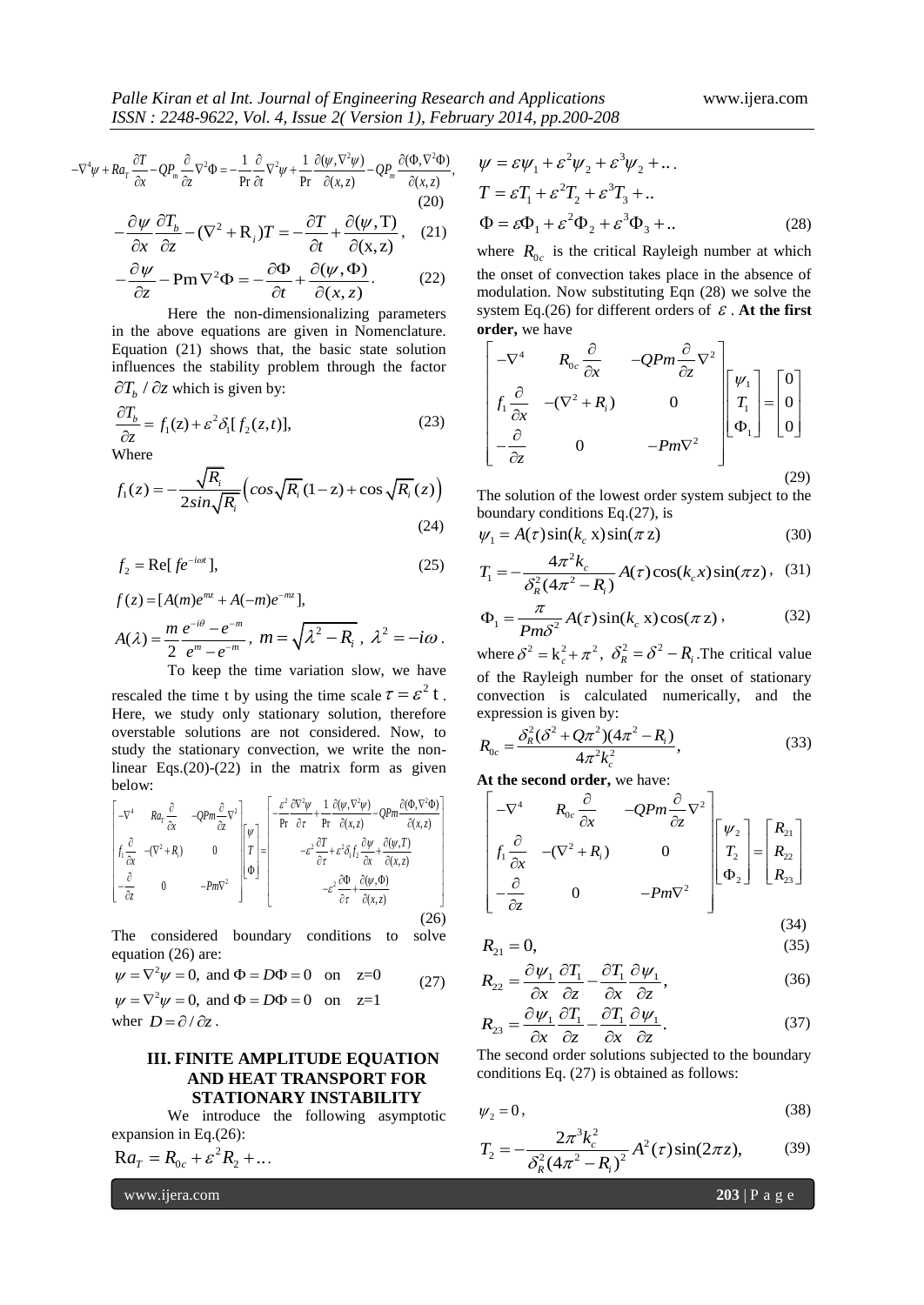$$
\Phi_2 = \frac{\pi^2}{8k_c P m^2 \delta^2} A^2(\tau) \sin(2k_c x). \tag{40}
$$

The horizontally-averaged Nusselt number Nu, for the stationary mode of convection is given by:

by:  
\n
$$
Nu(\tau) = 1 + \frac{\left[\frac{k_c}{2\pi} \int_0^{\frac{2\pi}{k_c}} \frac{\partial T_2}{\partial z} dx\right]_{z=0}}{\left[\frac{k_c}{2\pi} \int_0^{\frac{2\pi}{k_c}} \frac{\partial T_b}{\partial z} dx\right]_{z=0}}
$$
\n
$$
Nu(\tau) = 1 + \frac{8\pi^4 k_c^2 \sin \sqrt{R_i}}{\delta_k^2 (4\pi^2 - R_i)^2 \sqrt{R_i} (\cos \sqrt{R_i} + 1)} A^2(\tau).
$$
\n(42)

We must note here that  $f_2$  is effective at  $O(\varepsilon^2)$  and affects  $Nu(\tau)$  through  $A(\tau)$  as in Eq.(42).

**At the third order,** we have  
\n
$$
\begin{bmatrix}\n-\nabla^4 & R_{0c} \frac{\partial}{\partial x} & -QPm \frac{\partial}{\partial z} \nabla^2 \\
f_1 \frac{\partial}{\partial x} & -(\nabla^2 + R_i) & 0 \\
-\frac{\partial}{\partial z} & 0 & -Pm\nabla^2\n\end{bmatrix}\n\begin{bmatrix}\n\psi_3 \\
T_3 \\
\Phi_3\n\end{bmatrix} =\n\begin{bmatrix}\nR_{31} \\
R_{32} \\
R_{33}\n\end{bmatrix}
$$
\n(43)

where

where  
\n
$$
R_{31} = -\frac{1}{\Pr} \frac{\partial}{\partial \tau} \nabla^2 \psi_1 - R_2 \frac{\partial T_1}{\partial x} - QPm \left( \frac{\partial \Phi_1}{\partial z} \frac{\partial}{\partial x} \nabla^2 \Phi_2 - \frac{\partial \Phi_2}{\partial x} \frac{\partial}{\partial z} \nabla^2 \Phi_1 \right),
$$
\n(44)

(44)  
\n
$$
R_{32} = -\frac{\partial T_1}{\partial \tau} + \frac{\partial T_2}{\partial z} \frac{\partial \psi_1}{\partial x} + \delta_1 f_2 \frac{\partial \psi_1}{\partial x},
$$
\n(45)

$$
R_{33} = -\frac{\partial \Phi_1}{\partial \tau} + \frac{\partial \Phi_2}{\partial x} \frac{\partial \psi_1}{\partial z}.
$$
 (46)

Substituting  $\psi_1, T_1, \Phi_1$  and  $\Phi_2$  into Eqs.(44)-(46), and applying the solvability condition for the existence of the third order solution, we get the

Ginzburg-Landau equation in the form  
\n
$$
A_1 \frac{\partial A(\tau)}{\partial \tau} - A_2 A(\tau) + A_3 A(\tau)^3 = 0.
$$
\n(47)

where

where  
\n
$$
A_1 = \frac{\delta^2}{\text{Pr}} + \frac{\delta^4 + 2\pi^2}{\delta_R^2} - \frac{2\pi^2}{\text{Pm}\delta^2},
$$
\n
$$
A_2 = (\delta^4 + 2\pi^2) \left( \frac{R_2}{R_{0c}} - \frac{4\pi^2 - R_i}{2\pi^2} \delta_l I_1 \right),
$$
\n
$$
A_3 = \frac{(\delta^4 + 2\pi^2)k_c^2 \pi^2}{2\delta_R^2 (4\pi^2 - R_i)} + \frac{Qk_c^2 \pi^4}{2\text{Pm}^2 \delta^4} - \frac{Q\pi^4}{4\text{Pm}^2 \delta^2}, \text{ and}
$$

$$
I_1(\tau) = \int_{z=0}^1 f_2 \sin^2(\pi z) dz.
$$

It may be difficult to get the analytic solution of the above Ginzburg-Landau equation (47) due to its non-autonomous nature, therefore, it has been solved numerically using the inbuilt function NDSolve of Mathmatica 8.0, subject to the suitable initial condition  $B(0) = a0$ , where a0 is the chosen initial amplitude of convection. In our calculations we may assume  $R_2 = R_{0c}$  to keep the parameters to the minimum

#### **IV.RESULTS AND DISCUSSION**

In this paper, the combined effect of internal heating and temperature modulation on thermal instability in a electrically conducting fluid layer. A weakly non-linear stability analysis has been performed to investigate the effect of temperature modulation on heat transport. The effect of temperature modulation on the Rayleigh-Bénard system has been assumed to be of order  $O(\varepsilon^2)$ . This means, we consider only small amplitude temperature modulation. Such an assumption will help us in obtaining the amplitude equation of convection in a rather simple and elegant manner and is much easier to obtain than in the case of the Lorenz model.



We give the following features of the problem before our results: In the basic state, heat transport is by conduction alone. We consider the

www.ijera.com **204** | P a g e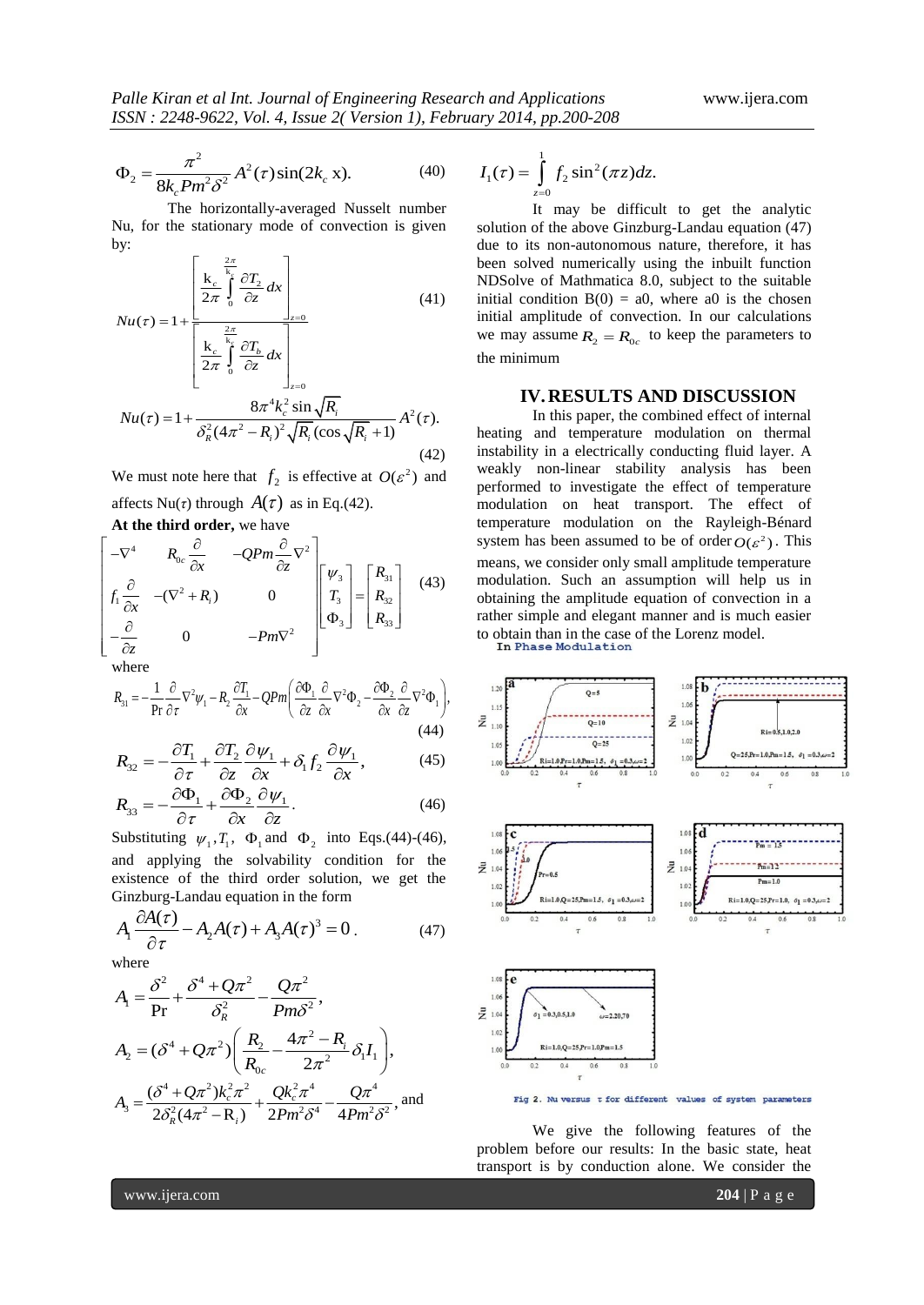following three types of temperature modulation on magneto-convection:

- 1. In-phase modulation (IPM)  $(\theta = 0)$ ,
- 2. Out-of-phase modulation (OPM)  $(θ=π)$  and 3. Modulation of only the lower boundary
- (LBMO) (θ=-i∞).

In this case the modulation effect will not be considered in the upper boundary, but only in the lower boundary. The parameters that arise in the problem are Q, Pr, Pm,  $R_i$ ,  $\theta$ ,  $\delta_1$ ,  $\omega$  these parameters influence the convective heat and mass transfer. The first five parameters related to the fluid layer, and the last three concern the external mechanisms of controlling convection.<br>Out of phase modulation





Fig 3. Nu versus t for different values of system parameters

The effect of temperature modulation is represented by amplitude  $\delta_1$  which lies around 0.3. The effect of electrical conductivity and magnetic field comes through Pm, Q. There is the property of the fluid coming into picture as well as through Prandtl number Pr. Further, the modulation of the boundary temperature assumed to be of low frequency. At low range of frequencies the effect of frequency on onset of convection as well as on heat transport is minimal. This assumption is required in order to ensure that the system does not pick up oscillatory convective mode at onset due to modulation in a situation that is conductive otherwise to stationary mode. It is important at this stage to consider the effect of Q, Pr, Pm,  $R_i$ ,  $\theta$ ,  $\delta_1$ ,  $\omega$  on the onset of convection. The heat transfer quantified by the Nusselt numbers which is given in Eq.(42). The figures (2-4) show that, the individual effect of each non-dimensional parameter on heat transfer.

- 1. The Chandrasekhar number Q which is ratio of Lorentz force to viscous force where, the force exerted on a charged particle moving with velocity through an electric and magnetic field. The entire electromagnetic force on the charged particle is called the Lorentz force. As Q increases Lorentz force dominates viscous forces and the result is to delay the onset of convection, hence heat transfer. The Nusselt number Nu starts with one by showing conduction state, and for small values of time  $\tau$  increases and becomes constant for large values of time  $\tau$  in the case of (IPM) given in (2a). In the case of (OPM 3a, LBMO 4a) the effect of Q shows oscillatory behavior and increment in Q decreases the magnitude of Nu. Hence Q has stabilizing effect in all the three types of modulations so that heat transfer decrease with Q.
- 2. The effect of internal Rayleigh number  $R_i$  is to increase Nu so that heat transfer. Hence it has destabilizing effect in all the three types of modulations which is given by the figures (2b, 3b, 4b).
- 3. In OPM case an increment in Prandtl number Pr for slow time scale there is sudden increment in Nu which shows advances of convection and hence heat transfer, but, for large values of time study sate. An oscillatory behavior obtained in the case of (OPM 3c, LBMO 4c).
- 4. The effect of Magnetic Prandtl Pm numbers is to advances the convection and heat transfer. Hence Pm has destabilizing effect of the system given in figures (2d) IPM case. In the case of (OPM 3d, LBMO 4d) the effect of Pm shows oscillatory behavior and increment in Pm increases the magnitude of Nu. Hence Pm has destabilizing effect hence heat transfer.
- 5. In the case of (IPM) we observe that no effect of amplitude  $\delta_1$ , and frequency  $\omega$  of modulation which is given by the figure (2e). But in the case of (OPM 3e, LBMO 4e) the increment in  $\delta_1$ , leads to increment in magnitude of Nu hence heat transfer. The increment in ω shortens the wavelength but no effect in magnitude so we are not presenting here as figure.
- 6. The comparison of three types of temperature

modulations given in figure (4f).  
\n
$$
[Nu]^{IPM} < [Nu]^{L BMO} < [Nu]^{OPM}.
$$

### **V. CONCLUSIONS**

The effects of temperature modulation and internal heating on Rayleigh-Bénard convection in an electrically conducting fluid layer have been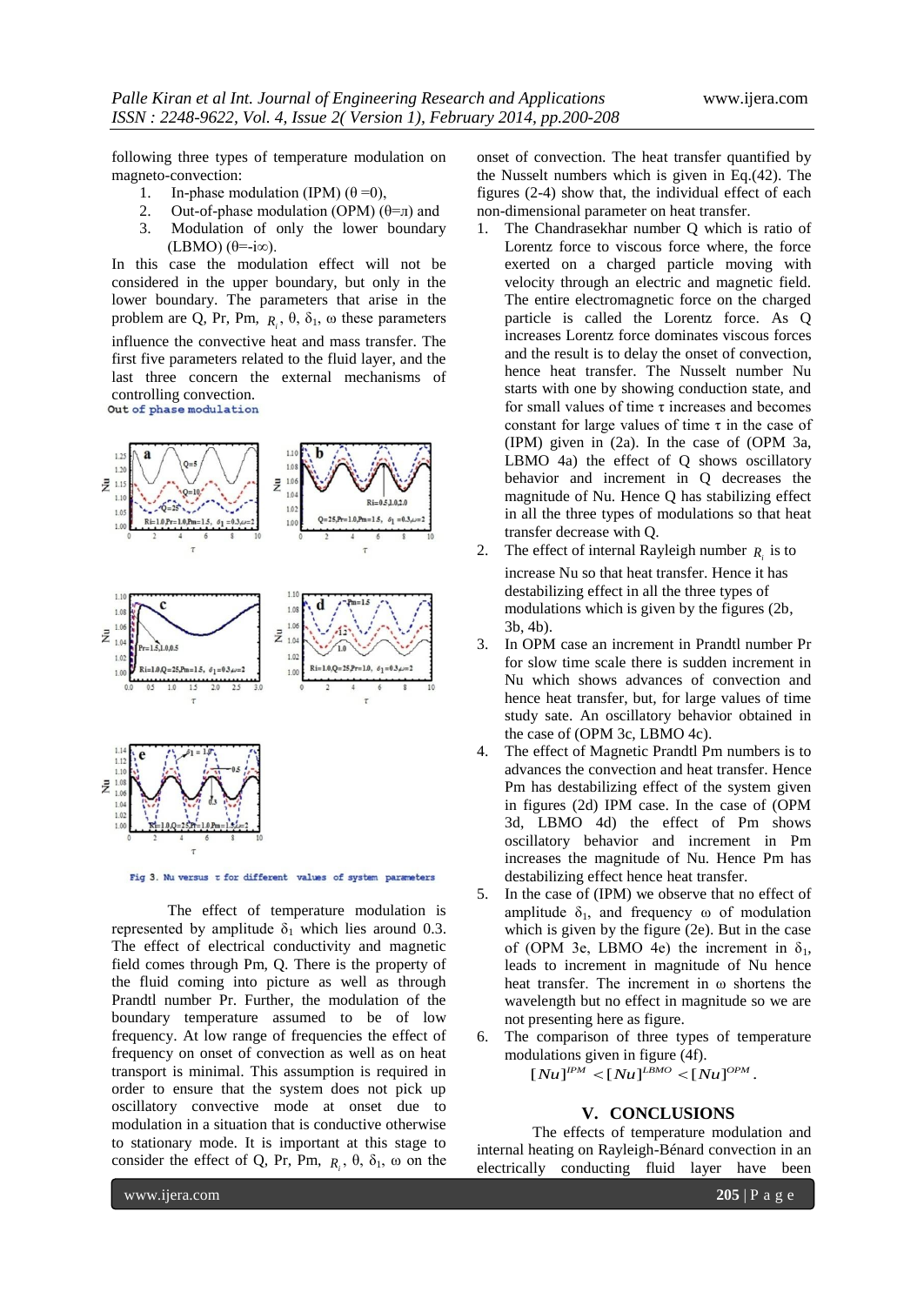analyzed by performing a weakly nonlinear stability analysis resulting in the real Ginzburg-Landau amplitude equation. The following conclusions are drawn:<br>Only lower boundary modulation



Fig 4. Nu versus t for different values of system parameters

- 1. The effect of IPM is negligible on heat transport in the system.
- 2. In the case of IPM, the effect of  $\delta_1$  and  $\omega$  are also found to be negligible on heat transport.
- 3. In the case of IPM, the values of Nu increase steadily for small values of time  $\tau$ , however become constant when  $\tau$  is large.
- 4. The effect of increasing Pr, Pm,  $R_i$  is found to increase in Nu thus increasing heat transfer for all three types of modulations.
- 5. The effect of increasing  $\delta_1$  is to increase the value of Nu for the case of OPM and LBMO, hence heat transfer.
- 6. The effect of increasing ω is to decrease the value of Nu for the case of OPM and LBMO, hence heat transfer.
- 7. In the cases of OPM and LBMO, the nature of Nu remains oscillatory.
- 8. Initially when  $\tau$  is small, the values of Nusselt number start with 1, corresponding to the conduction state. However as  $\tau$  increases, Nu also increase, thus increasing the heat transfer.
- 9. The values of Nu for LBMO are greater than those in IPM but smaller than those in OPM.
- 10. The effect of magnetic field is to stabilize the system.

#### **ACKNOWLEDGMENT**

This work was done during the lien sanctioned to the author by Banaras Hindu University, Varanasi to work as professor of Mathematics at Department of Applied Mathematics, School for Physical Sciences, Babasaheb Bhimrao Ambedkar Central University, Lucknow, India. The author B.S Bhadauria gratefully acknowledges Banaras Hindu University, Varanasi for the same. Further, the author Palle Kiran gratefully acknowledges the financial assistance from Babasaheb Bhimrao Ambedkar University as a research fellowship.

#### **REFERENCES**

- [1]. Al-Najem, N.M. Khanafer, K.M. El-Refaee, M.M.: Numerical study of laminar natural convection in tilted enclosure with transverse magnetic field. Int. J. Numer. Meth. Heat Fluid Flow, 8, 651-672, (1998).
- [2]. Bajaj, R and Malik, S.K.: Convective instability and pattern formation in magnetic fluids. J. Math. Analys. Appl. 207, 172-191, (1997).
- [3]. Bajaj, R and Malik, S.K.: Rayleigh-Bénard convection and pattern formation in magnetohydrodynamics. J. Plasma Phys. 60(3), 529-539, (1998).
- [4]. Bhadauria, B.S. Bhatia, P.K.: Time-periodic heating of Rayleigh-Bénard convection. Physica Scripta, 66, 59-65, (2002).
- [5]. Bhadauria, B.S.: Time-periodic heating of Rayleigh-Bénard convection in a vertical magneticfield. Physica Scripta, 73, 296-302, (2006).
- [6]. Bhadauria, B.S. Sherani, A.: Onset of Darcy-convection in a magnetic fluid saturated porous medium subject to temperature modulation of the boundaries. Transp Porous Med, 73, 349-368, (2008).
- [7]. Bhadauria, B.S. Bhatia, P.K. Debnath, L.: Weakly non-linear analysis of Rayleigh-Bénard convection with time periodic heating. Int. J. of Non-Linear Mech, 44, 58- 65, (2009).
- [8]. Bhadauria, B.S., Sherani, A.: Magnetoconvection in a porous medium subject to temperature modulation of the boundaries. Proc. Nat. Acad. Sci. India A 80, 47-58, (2010).
- [9]. Bhadauria, B.S. Srivastava, A.K.: Magnetodouble diffusive convection in an electrically conducting fluid saturated porous medium with temperature modulation of the boundaries. Int. J. of Heat and Mass Transfer, 53, 2530-2538, (2010).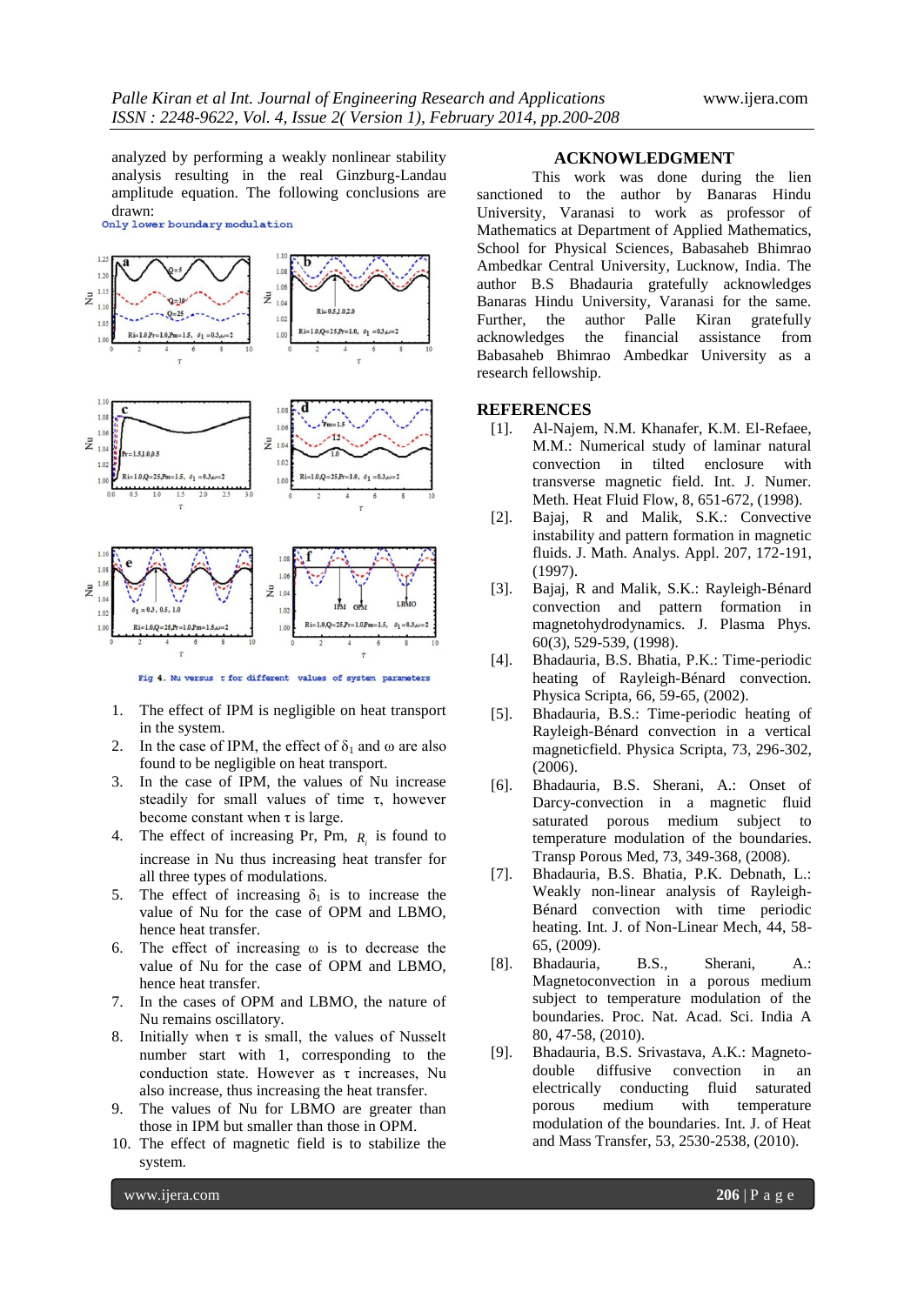- [10]. Bhadauria, B.S. Siddheshwar, P.G. Suthar, Om.P.: Nonlinear thermal instability in a rotating viscous fluid layer under temperature/gravity modulation. ASME J. of Heat Trans, 34, 102-502, (2012).
- [11]. Bhadauria, B.S. Hashim, I, Siddheshwar, P.G.: Effect of internal heating on weakly nonlinear stability analysis of Rayleigh-Bénard convection under g-jitter. Int J nonlinear Mec 54 35-42, (2013).
- [12]. Bhatia, P.K. and Steiner, J.M.: Thermal instability in a viscoelastic fluid layer in hydromagnetics. J. of Math. Analy. Appli. 41, 271-283, (1973).
- [13]. Bhattacharya, S.P and Jena, S.K.: Thermal instability of a horizontal layer of micropolar fluid with heat source. Proc Indian Acad Sci (Math. Sci) 93(1) 13-26, (1984).
- [14]. Chandrasekhar, S.: Hydrodynamic and Hydromagnetic stability. Oxford University Press, London, (1961).
- [15]. Davis., S.H.: The stability of time periodic flows. Annual Review of Fluid Mech, 8, 57- 74, (1976).
- [16]. Drazin, P.G. Reid, D.H.: Hydrodynamic stability. Cambridge University Press, Cambridge, (2004).
- [17]. Finlayson, B.A.: Convective instability of ferromagnetic fluids. J. Fluid Mech, 40, 130- 139, (1970).
- [18]. Gershuni, G.Z, Zhukhovitskil, E.M.: On parametric excitation of convective instability. J. Applied Math, Mech. 27, 1197-1204, (1963).
- [19]. Gotoh, K. and Yamada, M.: Thermal convection of a horizontal layer of magnetic fluid. J. Phys. Soc. Japan, 51, 3042, (1982).
- [20]. Garandet, J.P. Alboussiere, T. Moreau, R.: Buoyancy driven convection in a rectangular enclosure with a transverse magnetic field. Int. J. Heat Mass Trans, 35, 741-748, (1992).
- [21]. Jirlow, K.: Experimental investigation of the inhabitation of convection by a magnetic field. Tellus, 8, 252-253, (1956).
- [21]. Joshi, M.V, Gaitonde, U.N. Mitra, S.K.: Analytical study of natural convection in a cavity with volumetric heat generation. ASME J of heat transfer 128 176-182, (2006).
- [23]. Kaddeche, S. Henry, D. Benhadid, H.: Magnetic stabilization of the buoyant convection between infinite horizontal walls with horizontal temperature gradient. J. of Fluid Mech, 480, 185-216, (2003).
- [24]. Malashetty, M.S. Swamy, M.: Effect of thrmal modulation on the onset of convection in rotating fluid layer. Int. J. Heat and Mass Transp, 51, 2814-2823, (2008).
- [25]. Nakagawa, Y.: An experiment on the inhabitation of thermal convection by a magnetic field. Proc. Roy. Soc. Lond., 175, 417-419, (1955).
- [26]. Nakagawa, Y.: Experiment on the inhabitation of thermal convection by a magnetic field. Proc. Roy. Soc. Lond., 240, 108-113, (1957).
- [27]. Oreper, G.M. Szekely, J.: The effect of an externally imposed magnetic field on buoyancy driven flow in a rectangular cavity, J. Cryst. Growth 64, 505-515, (1983).
- [28]. Raju, V.R.K. Bhattacharya, S.N.: Onset of thermal instability in a horizontal layer of fluid with modulated boundary temperatures. J. Engg. Math. 66, 343-351, (2010).
- [29]. Roberts, P.H.: Convection in horizontal layers with internal heat generation theory. J Fluid Mech 30, 33-49, (1967).
- [30]. Roppo, M.H. Davis, S.H. Rosenblat, S.: Bénard convection with time periodic heating. Physics of Fluids, 27, 796-803, (1984).
- [31]. Rosenblat, S. and Tanaka, G.A.: Modulation of thermal convection instability. Physics of Fluids, 14, 1319-1322, (1971).
- [32]. Rosenblat, S and Herbert, D.M.: Lowfrequency modulation of thermal instability. J. Fluid Mech. 43, 385-398, (1970).
- [33]. Rudraiah, N. Barron, R.M. Venkatachalappa, C. Subbaraya, K.: Effect of a magnetic field on free convection in a rectangular enclosure, Int. J. Eng. Sci, 33, 1075-1084,(1995).
- [34]. Siddheshwar, P.G. Pranesh, S.: Effect of temperature gravity modulation on the onset of magneto-convection in weak electrically conducting fluids with internal angular momentum. J. Magn. Magn. Mater 192, 159-178, (1999).
- [35]. Siddheshwar, P.G. Pranesh, S.: Effect of temperature/gravity modulation on the onset of magneto-convection in electrically conducting fluids with internal angular momentum. J. Magn. Magn. Mater 219, 153-162, (2000).
- [36]. Siddheshwar, P.G. Pranesh, S.: Magnetoconvection in fluids with suspended particles under 1g and μg. Aerospace Sci and Tech, 6, 105-114, (2002).